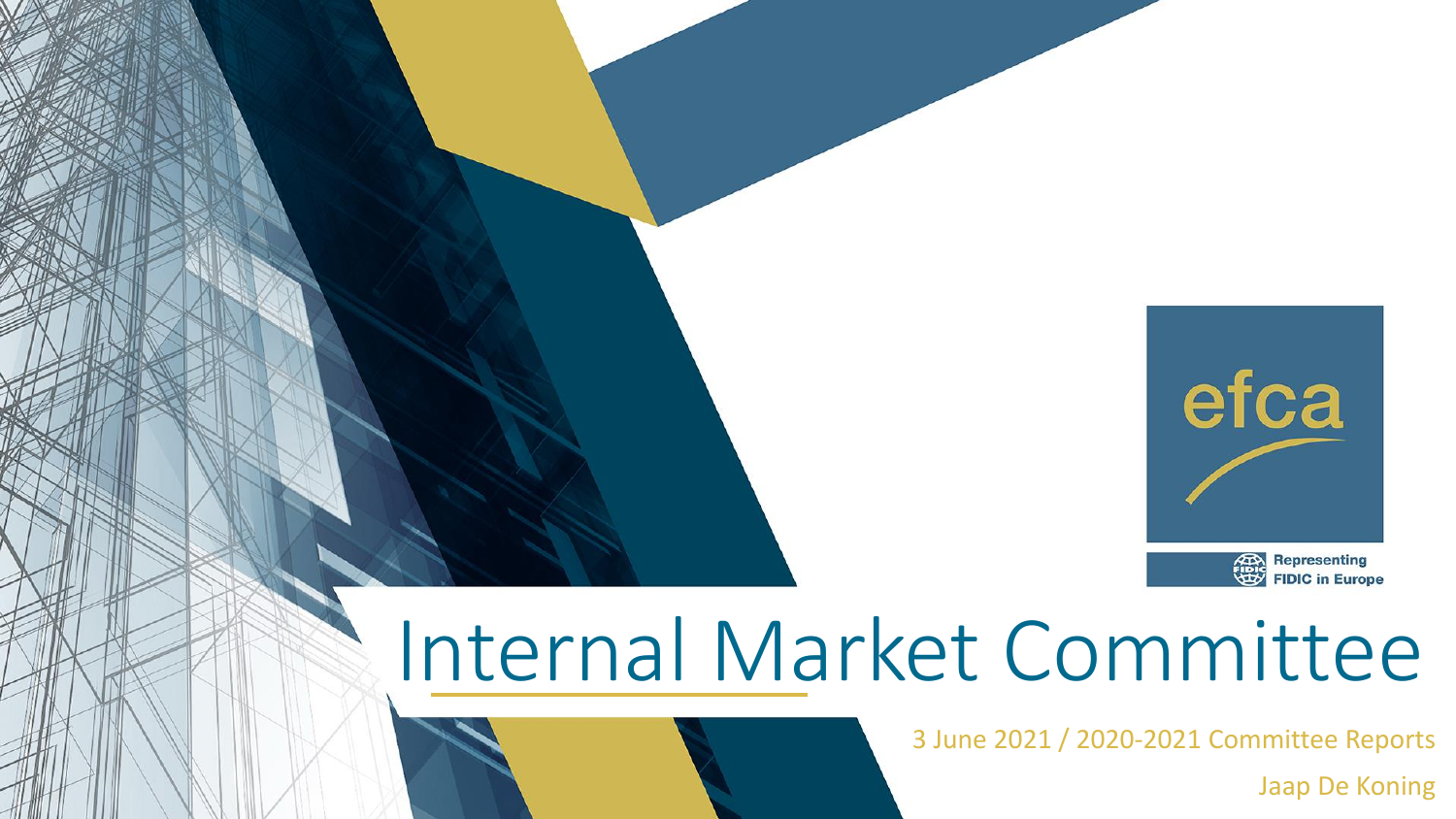

## Results 2020 - 2021

- Overview of Covid-19 related situations in the member countries (national policies, association initiatives, impact on the industry);
- Webinar on the use of MEAT;
- Translation of the Dutch model DG 2020 on Bouwteam (ECI) in English;
- An overview of the application of procurement rules below the thresholds in the member countries (consulting engineering services);
- Monitoring several issues related to contracting & procurement.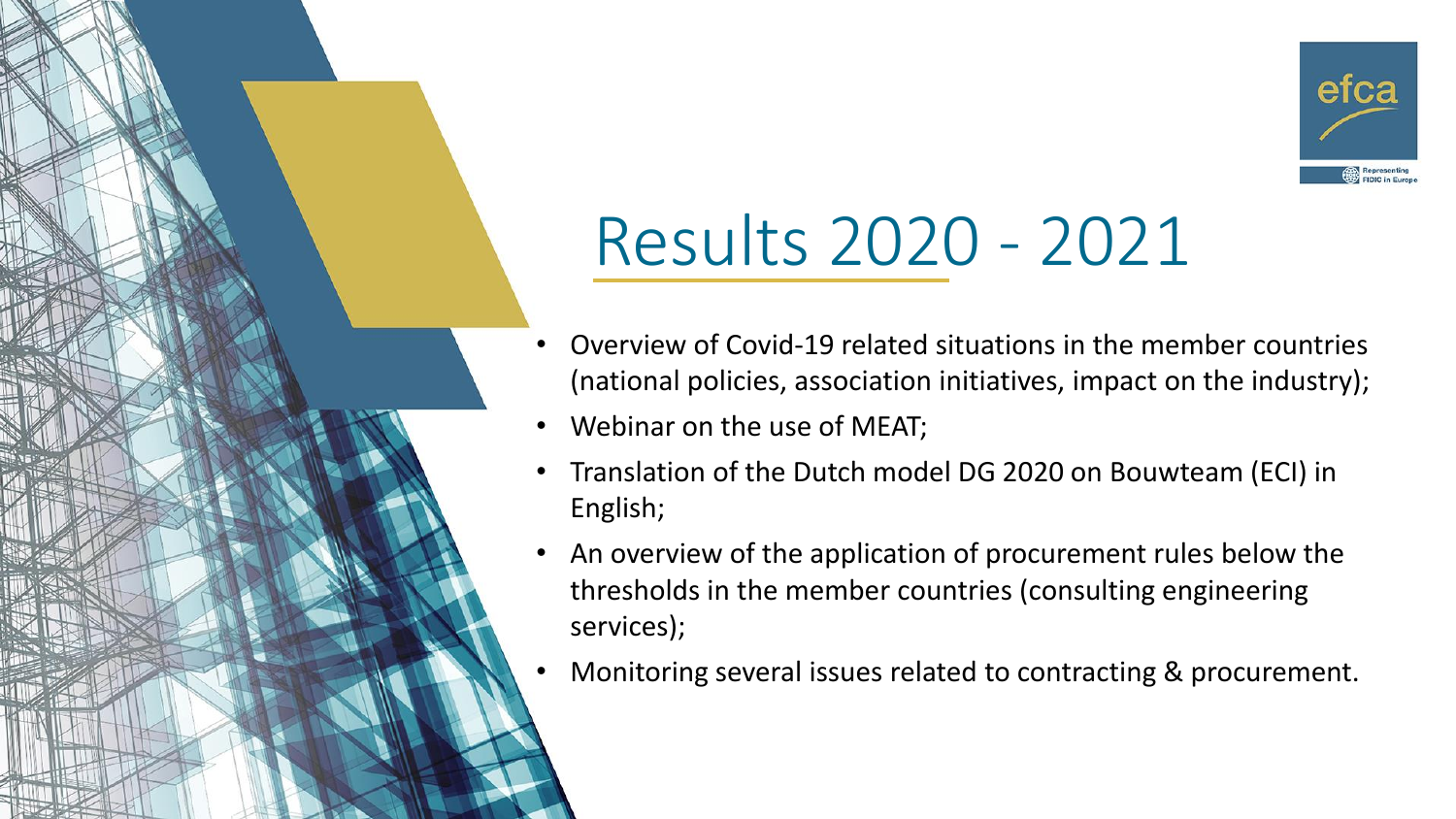

## Objectives 2020 - 2021

- Continue promoting the use of out MEAT Guidance;
- Start advising on the use of the Finnish method (price/quality assessment tool) for the application of MEAT;
- Develop guidance on when to apply ECI / collaborative contracting;
- Examine the application of NEC-4 contracts;
- Monitor a possible review of the procurement Directives;
- Keep in close contact with the European Green Deal Committee.